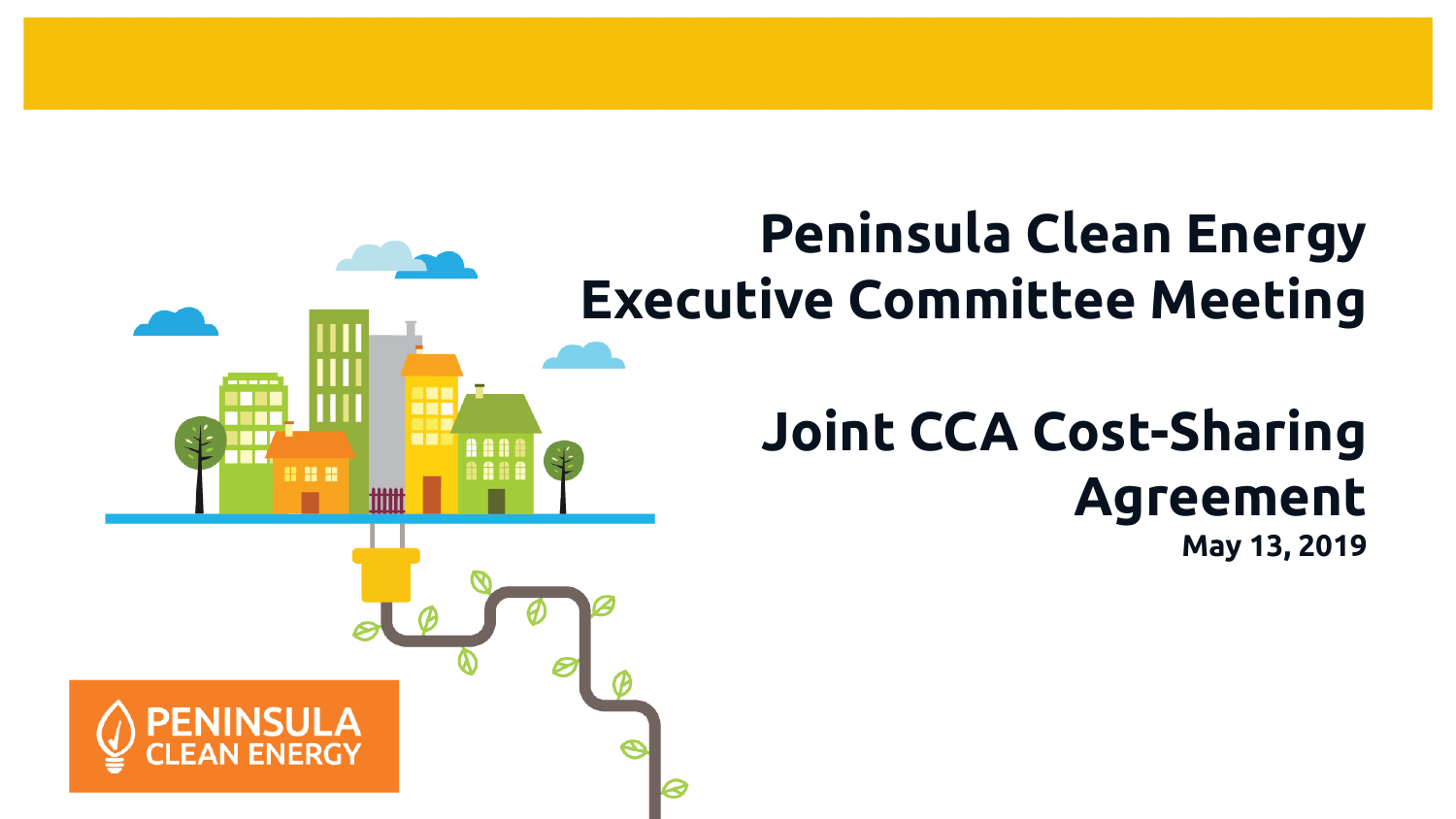# Participants

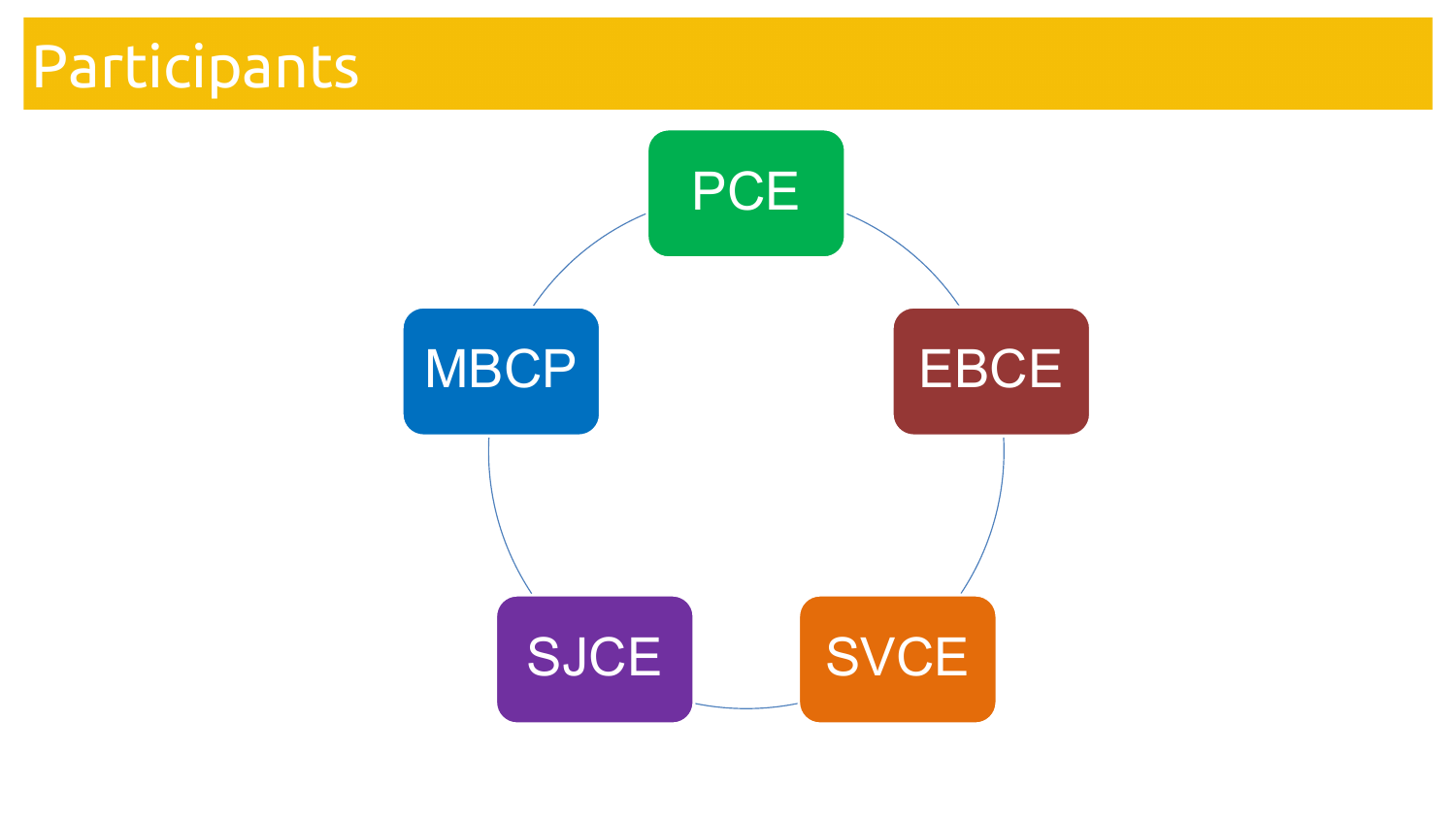## Consulting Services

Master Agreement – Costs allocated based on participation levels

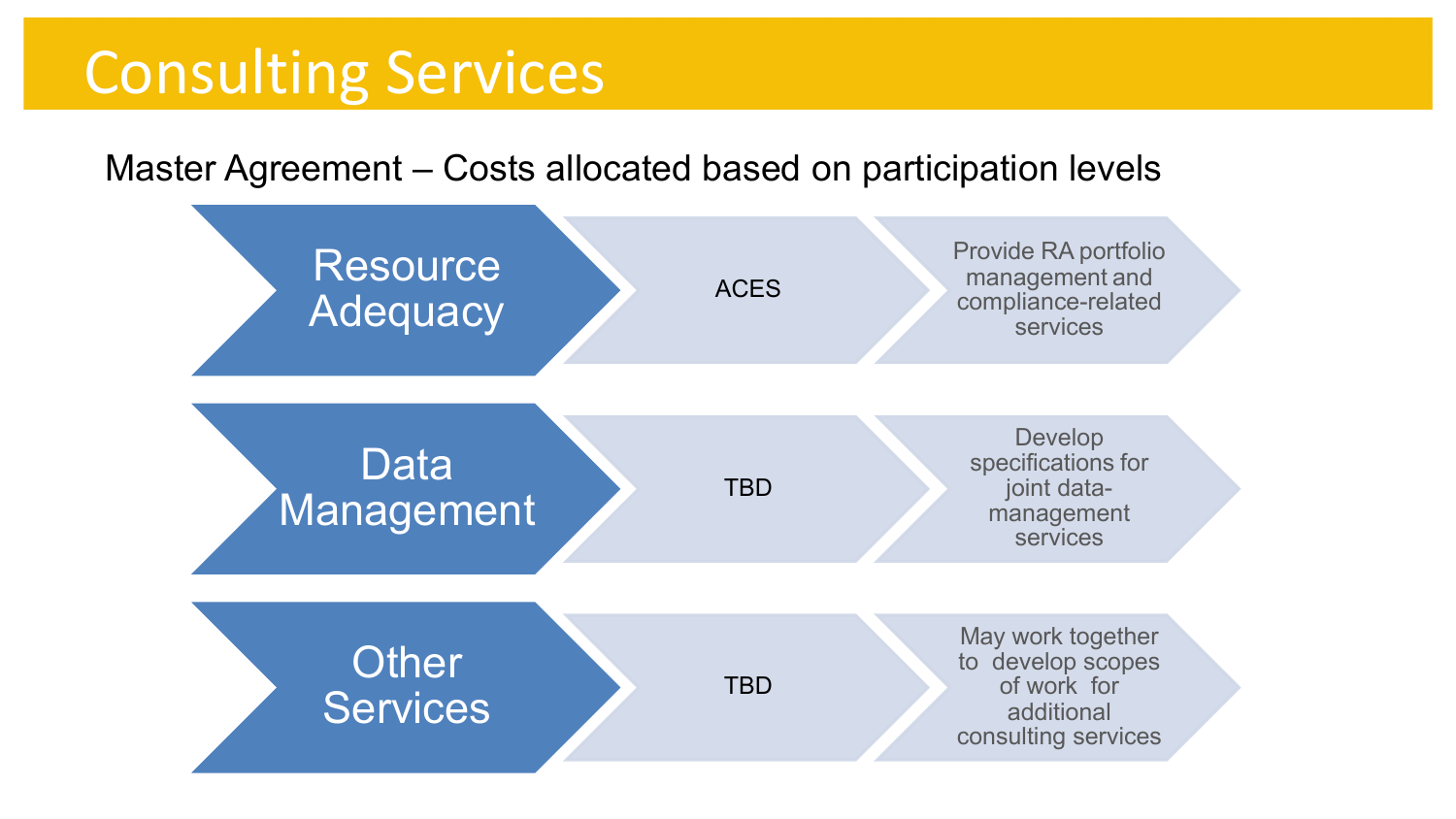### Resource Adequacy

- RA Portfolio Management
	- Aggregate/Pool and Manage Net Open Positions
	- Issue Solicitations on behalf of RA Pool
	- Respond to Others' Solicitations
	- Negotiate Bilateral Transactions
	- Execute transaction confirmations
- Compliance Reporting Optional
	- Month-Ahead & Year-Ahead RA filings
	- Load forecasts for RA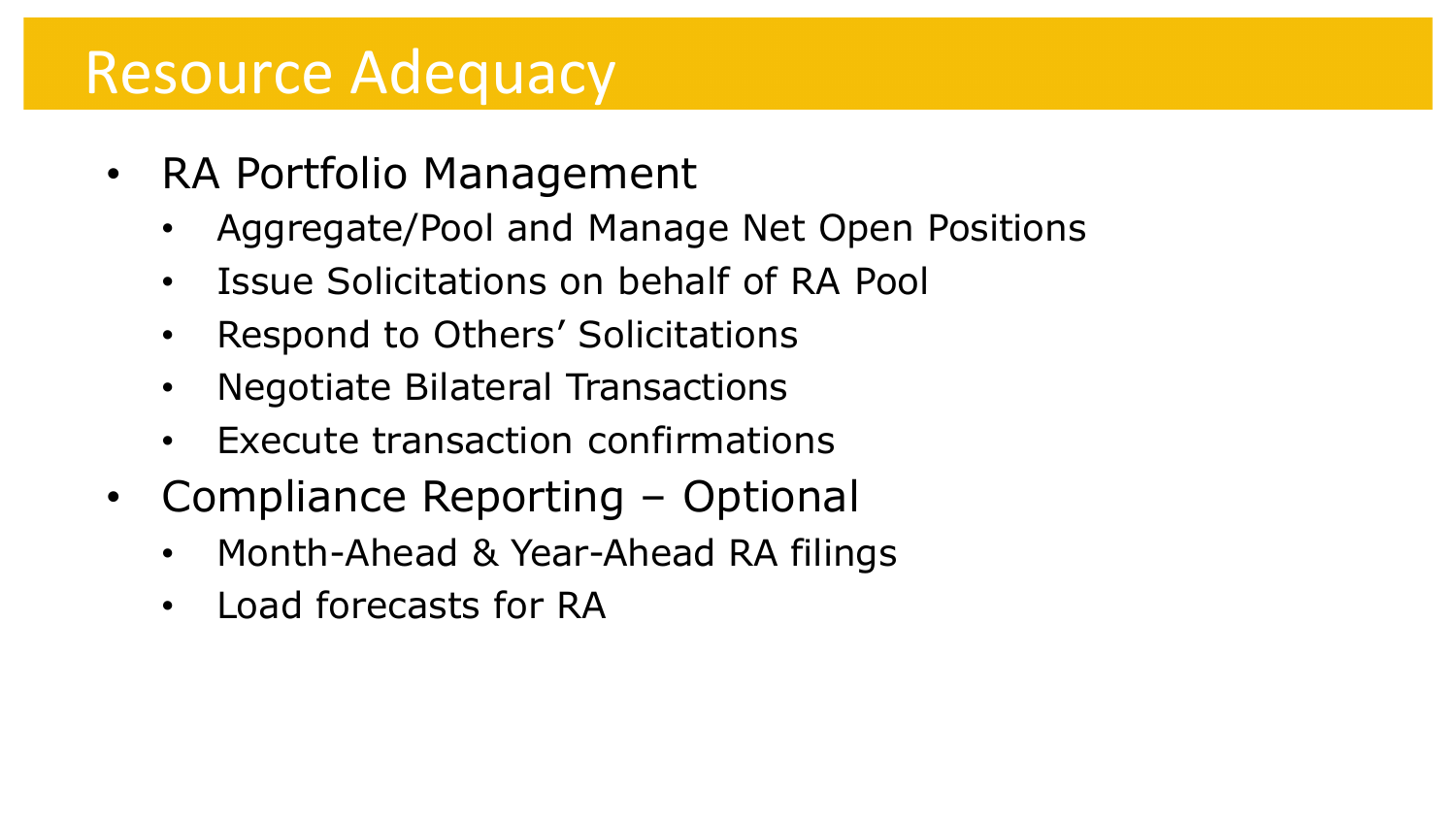## Resource Adequacy RFP and Vendor Selection

- Five Proposals 5 CCAs on evaluation team (7 people)
- Scored & Ranked
	- Organizational Experience and Staff Credentials (45)
	- Proposal Approach, Systems, Innovation (25)
	- Overall Cost (30)
- Selected ACES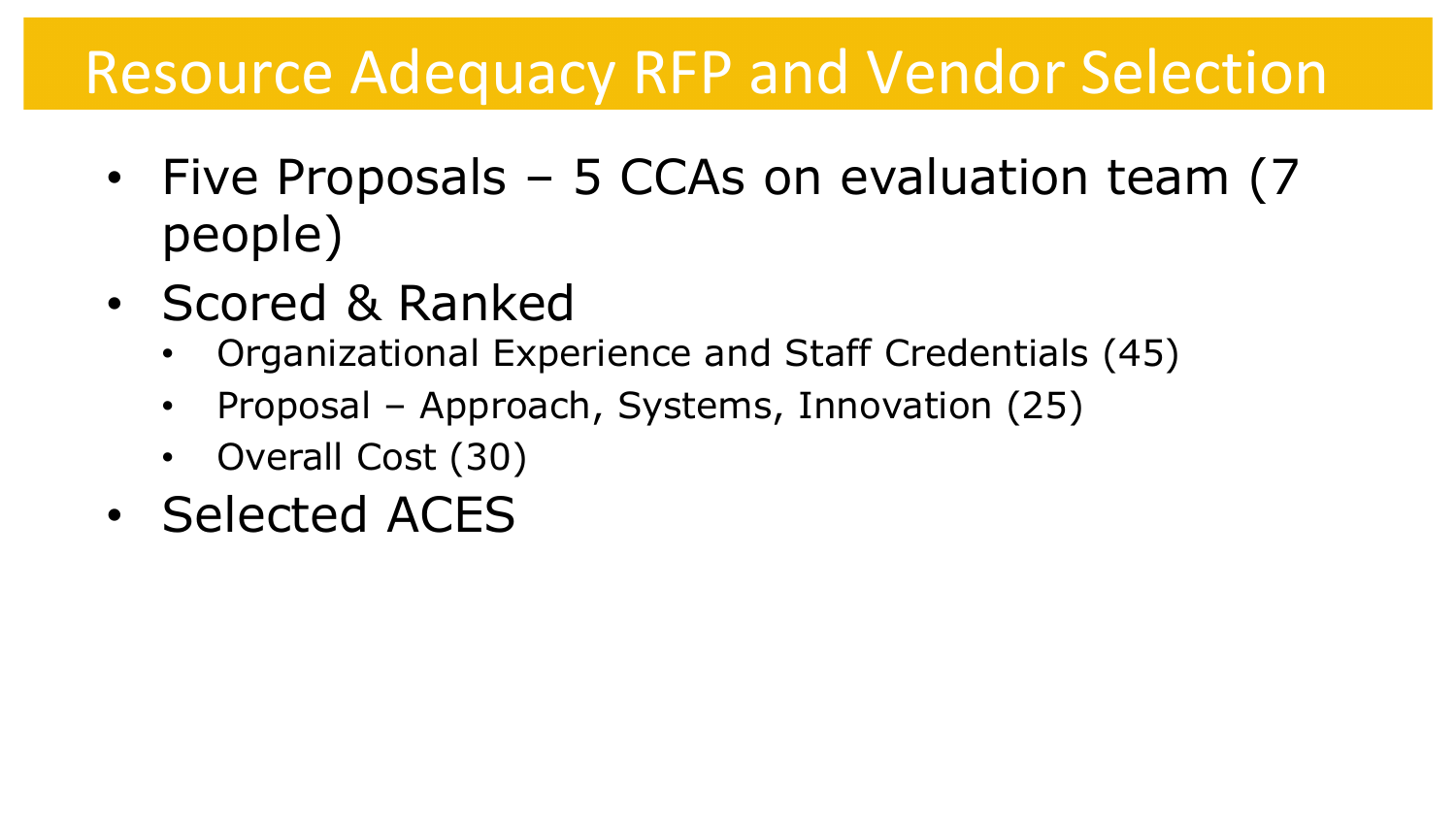### Resource Adequacy RFP and Vendor Selection

- PCE/ACES Service Agreement DRAFT
- Cost Sharing Agreement
- Scope of Work: Portfolio Management Services and Compliance Reporting (optional)
	- Deliverables: TBD
	- Term: Start June 2019 through May 2022 (3 years)
	- Compensation: NTE Overall \$688K;
		- NTE per CCA \$150,000 (assumes 4 CCAs);
		- Expected \$138,000 (5 CCAs)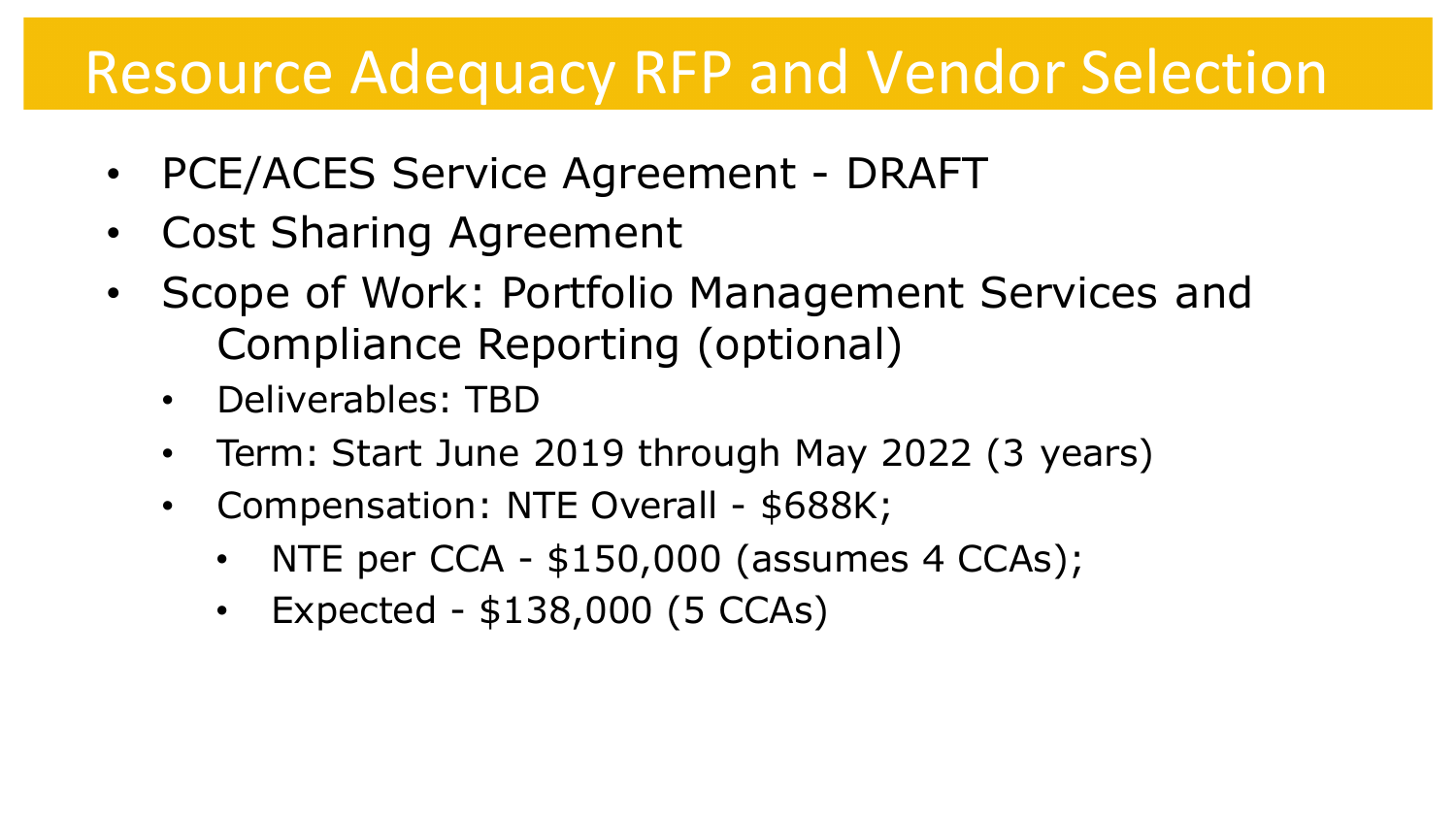### Next Steps

- Finalize PCE/ACES Agreement in process
- 5 CCAs Seek Board/Council Approval of Cost Sharing Agreement & Exhibit A – Resource Adequacy Services
	- SVCE, EBCE, SJCE and MBCP Board Approval
	- PCE Board Approval May 23, 2019
- June 2019: On-boarding with ACES
- Now September 2019: RA Procurement
- Compliance:
	- 2019 Month-Ahead (PEA);
	- 2020-2022 Year-ahead and month-ahead (ACES)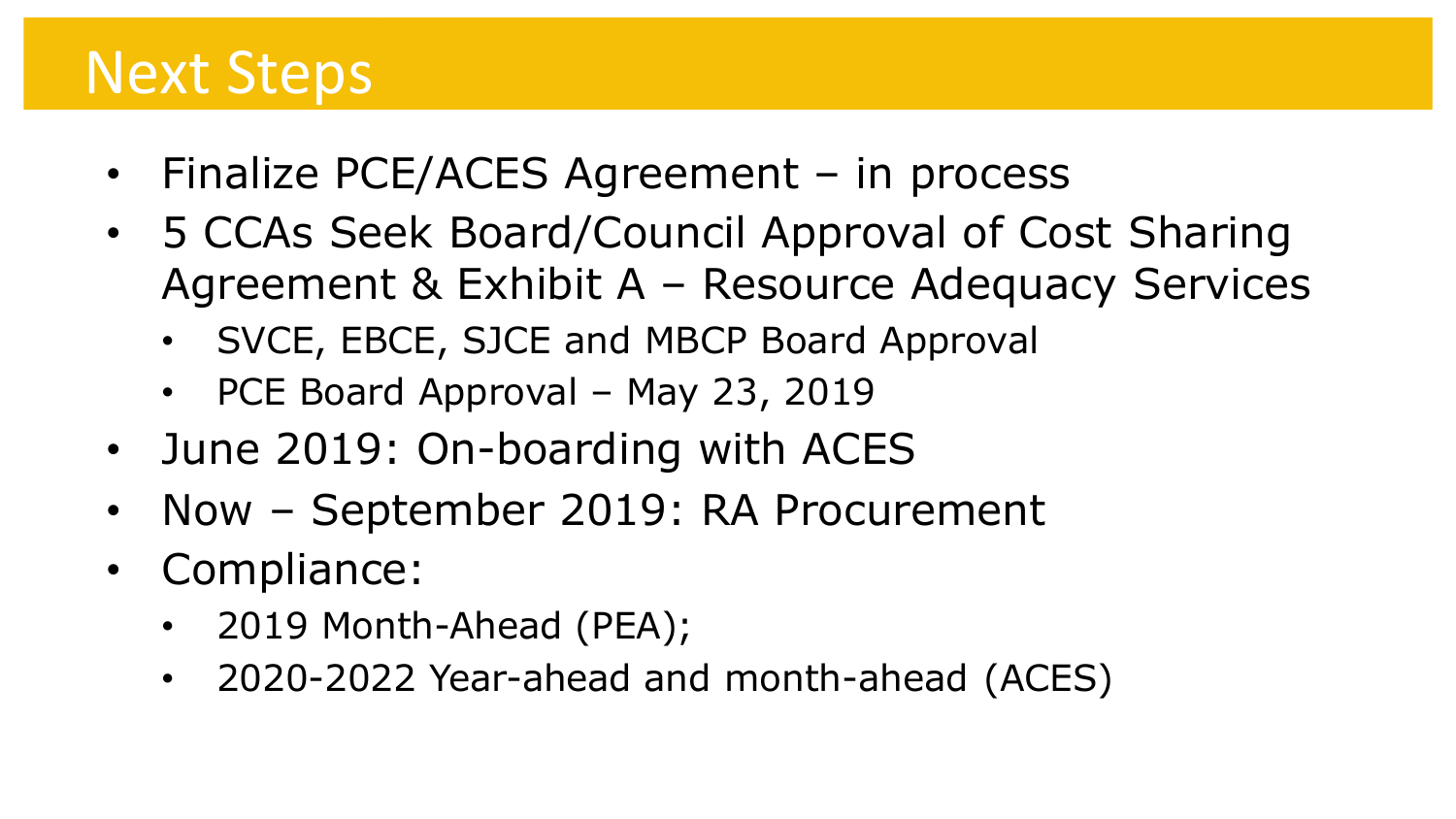

#### **Peninsula Clean Energy Executive Committee May 13, 2019**

#### **Load Stabilization Proposal**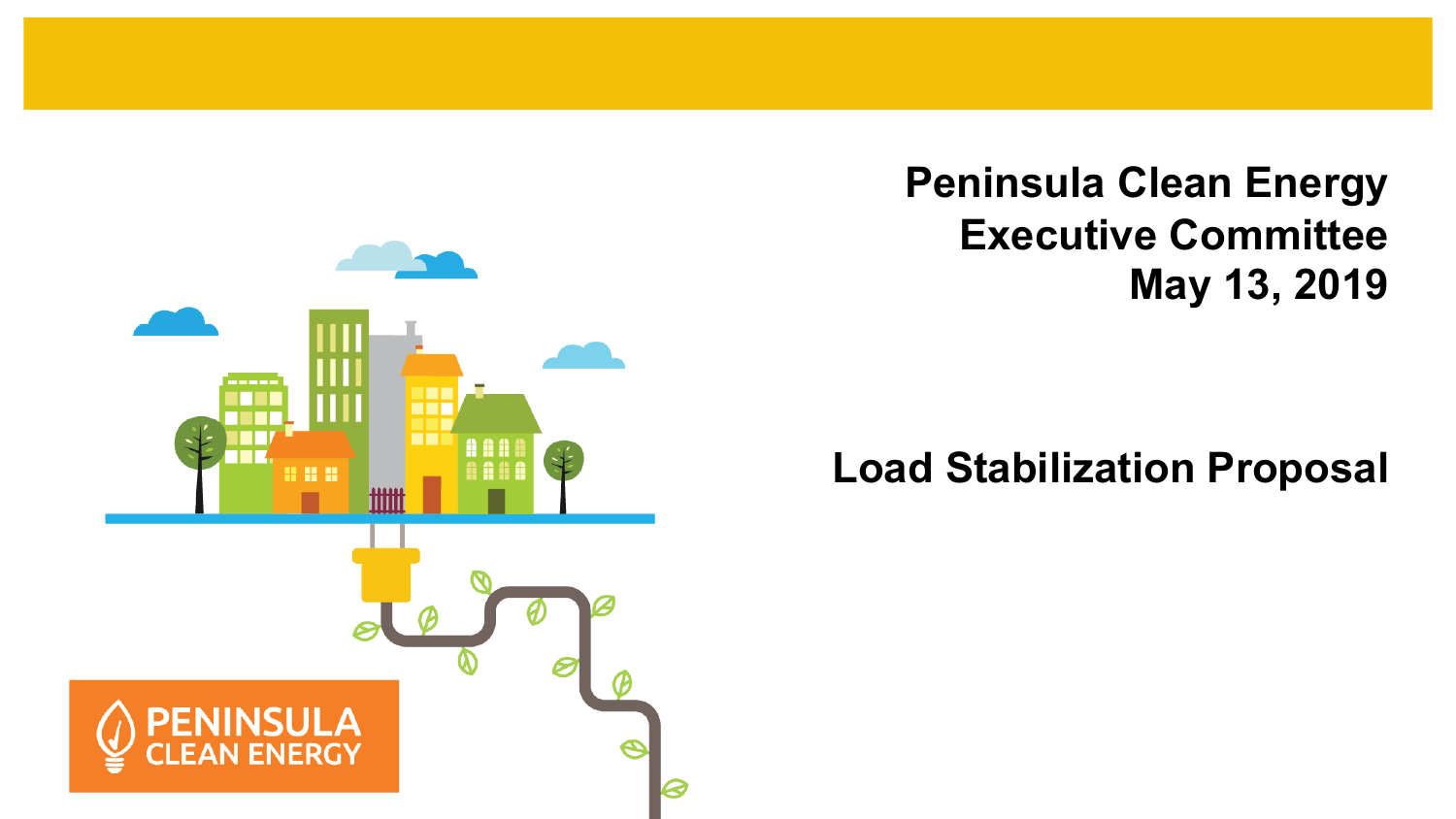# Load Stabilization Proposal (page 1 of 2)

•Offer fixed discount off of PCE's ECOplus rates to large customers in exchange for 3 or 5 year contracts with PCE

–Discount applied to PCE rate (already a discount from PG&E's rates)

- –Fixed PCE discount is easy to administer as rates change year to year
- •To be eligible, customer must meet minimum consumption thresholds

–Measurement is quarterly

–Discount is reduced (or eliminated) if quarterly threshold is not met for two consecutive quarters

•Higher fixed discount available to largest customers for longer term deals

–Encourages load growth and long term PCE commitment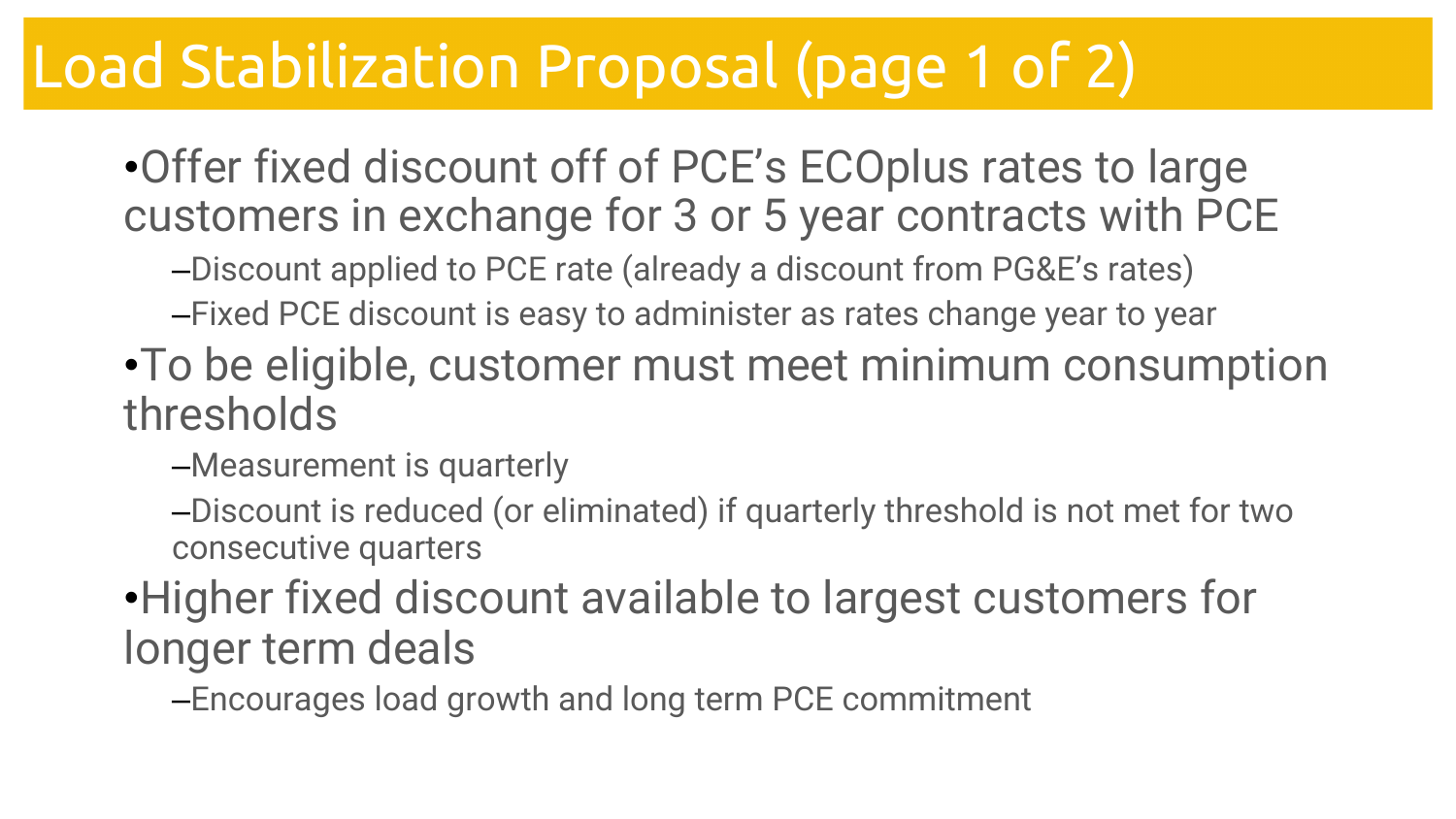# Load Stabilization Proposal (page 2 of 2)

### •Potential cost over 5 years

- –Up to \$2.75 M in reduced revenues if top 20 customers sign contracts
- –Costs will fluctuate as PCE Generation rates adjust
	- •If Gen rates decrease, discount \$ will decrease
	- •If Gen rates increase, discount \$ will increase

### •Potential Load over 5 years

–Approximately 500 GWh annually if top 20 customers participate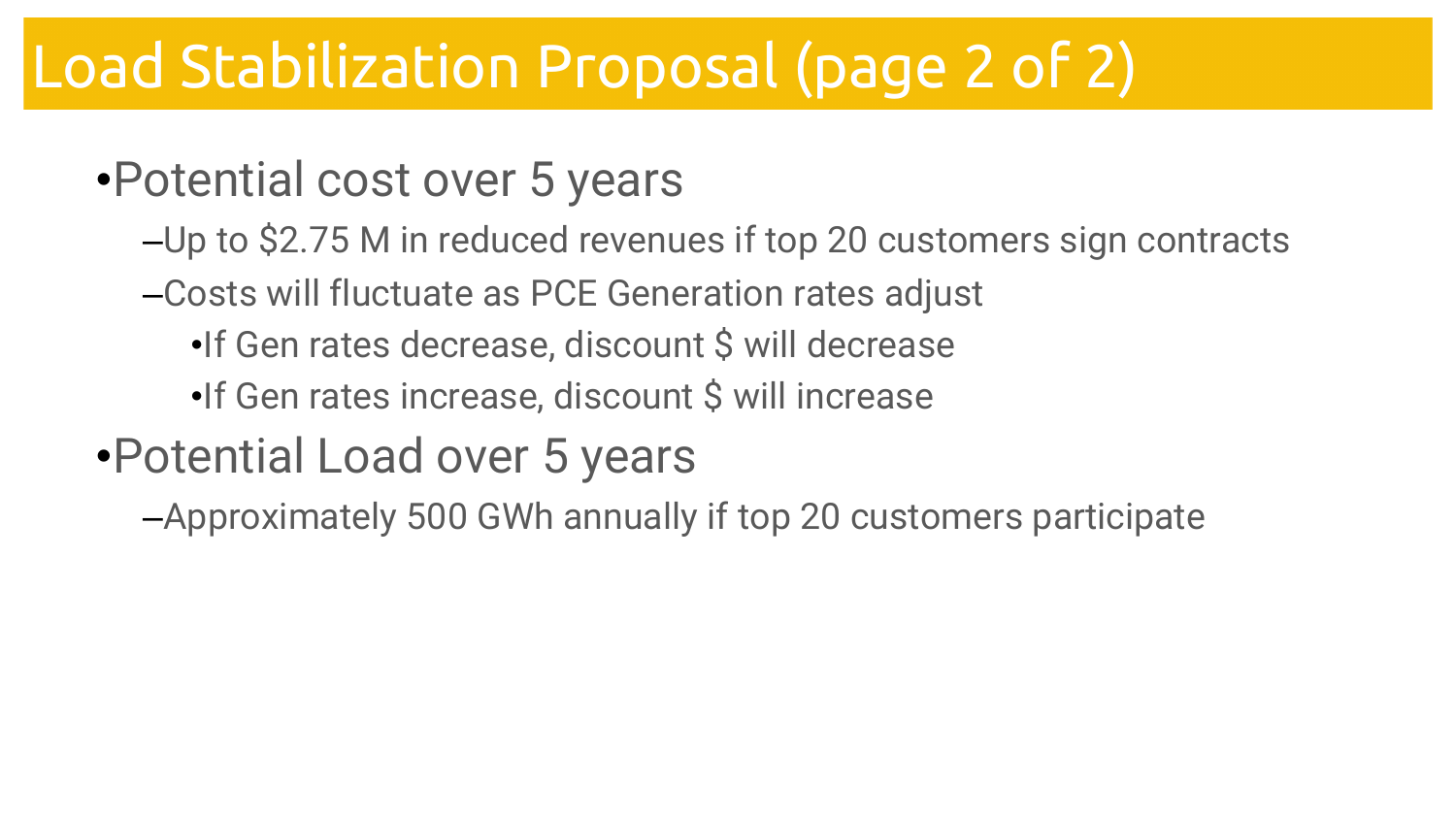**Peninsula Clean Energy Executive Committee May 13, 2019**

#### **Draft Budget FY2019-20 Review/Discussion**

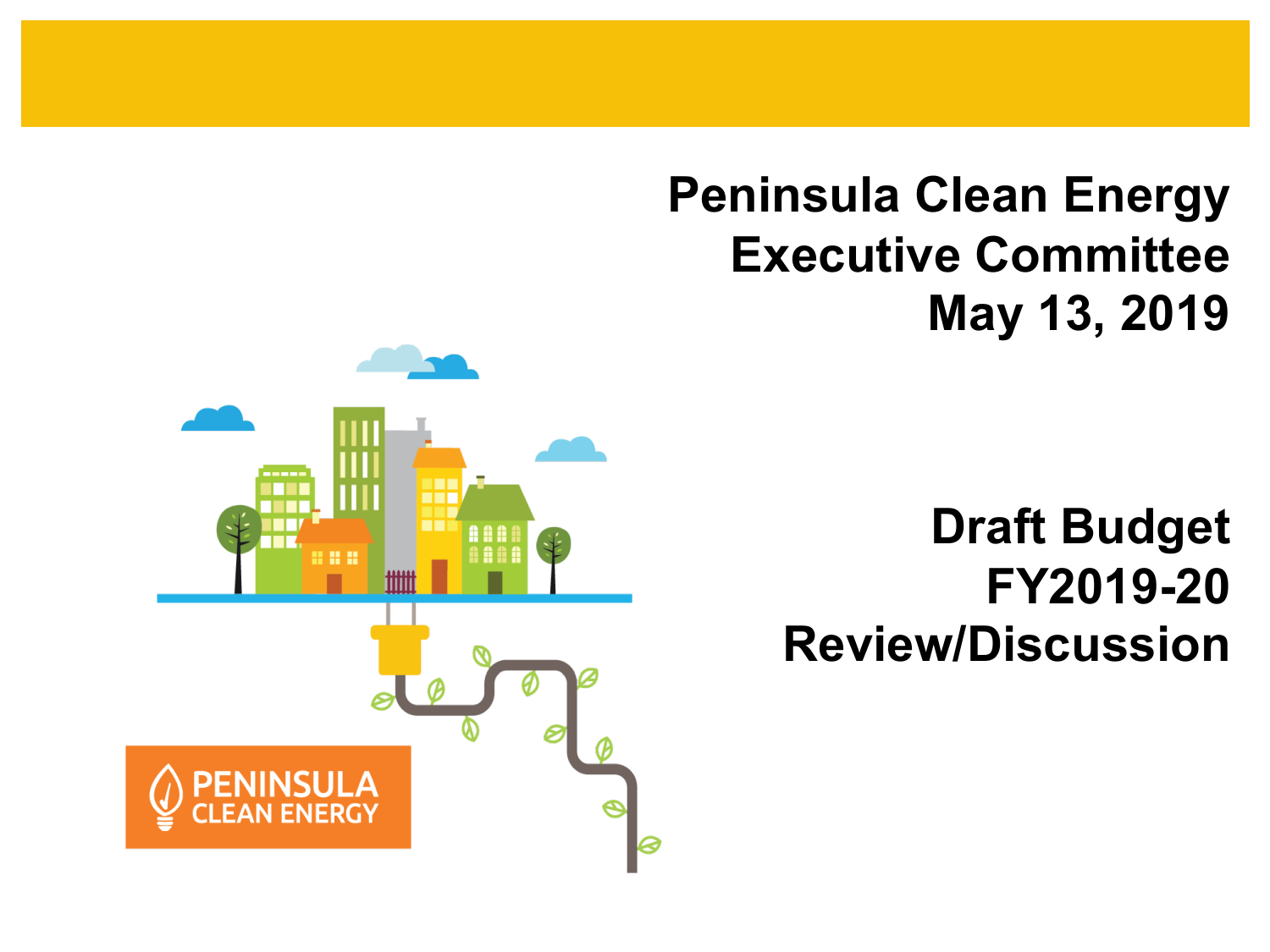#### **FY2019/20 Significant Budget Assumptions**

- Rates One rate change on Jan 1, 2020 reflecting our current expectation of PG&E rates and PCIA changes
- **Energy Costs** 
	- $\triangleright$  Cost of RECs assumed significantly higher than prior year budget
	- $\triangleright$  Open Position Energy cost assumed much higher than prior year budget
	- $\triangleright$  No additional PPAs assumed If signed, would likely reduce costs in future years
- Programs
	- Ø Significant EV Infrastructure rebates start in September 2019
	- $\triangleright$  Significant expansion/initiation of several programs

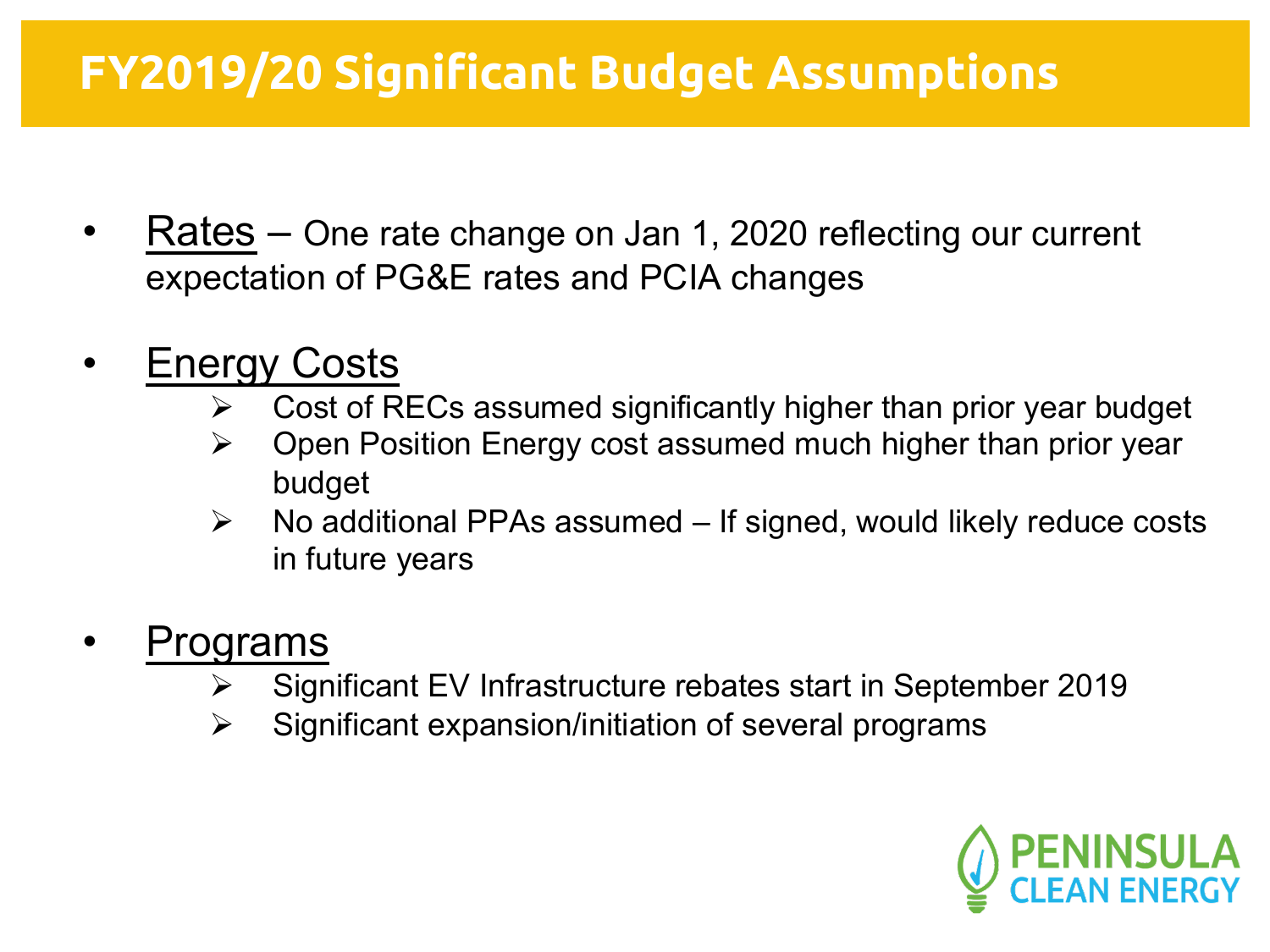#### **Draft FY2019/20 Budget vs. FY2018/19**

| FY 2019-2020 Budget & Projections         | FY 2019                   | <b>FY 2019</b>              | <b>FY 2020</b>      |
|-------------------------------------------|---------------------------|-----------------------------|---------------------|
|                                           | Approved<br><b>Budget</b> | <b>Forecasted</b><br>FY2019 | <b>Draft Budget</b> |
| <b>OPERATING REVENUES</b>                 |                           |                             |                     |
| <b>Electricity Sales, net</b>             | 254,018,832               | 252,676,717                 | 269,583,674         |
| ECO100 Premium                            | 1,627,364                 | 2,440,425                   | 2,989,654           |
| <b>Total Operating Revenues</b>           | 255,646,196               | 255,117,143                 | 272,573,329         |
| <b>OPERATING EXPENSES</b>                 |                           |                             |                     |
| Cost of electricity                       | 176,147,894               | 194,924,579                 | 218,376,089         |
| Personnel                                 | 4,492,745                 | 3,088,319                   | 4,806,484           |
| Data Manager                              | 3,758,400                 | 3,765,639                   | 3,765,639           |
| Service Fees - PG&E                       | 1,260,000                 | 1,237,493                   | 1,237,493           |
| <b>Professional Services</b>              | 1,432,511                 | 602,919                     | 711,333             |
| Legal                                     | 1,146,600                 | 1,382,777                   | 1,351,500           |
| <b>Communications and Outreach</b>        | 1,010,600                 | 766,297                     | 2,104,800           |
| <b>General and Administrative</b>         | 1,227,200                 | 1,071,517                   | 1,189,387           |
| <b>Energy Programs</b>                    | 3,200,000                 | 869,284                     | 4,594,473           |
| Depreciation                              | 42,000                    | 72,889                      | 74,400              |
| <b>Total Operating Expenses</b>           | 193,717,950               | 207,781,713                 | 238,211,599         |
| <b>Operating Income/(Loss)</b>            | 61,928,246                | 47,335,430                  | 34,361,730          |
| <b>NON-OPERATING REVENUES (EXP.)</b>      |                           |                             |                     |
| Interest Income                           | 440,000                   | 1,833,177                   | 1,500,000           |
| Interest and related expense              | (168,000)                 | (169, 867)                  | (168,000)           |
| <b>Total Nonoperating Revenues (Exp.)</b> | 272,000                   | 1,663,310                   | 1,332,000           |
| <b>CHANGE IN NET POSITION</b>             | 62,200,246                | 48,998,740                  | 35,693,730          |
| <b>CHANGE IN NET POSITION</b>             |                           |                             |                     |
| Net Position at the beginning of period   | 78,197,442                | 85,365,490                  | 134,364,230         |
| Inc/(Dec) in Net Position                 | 62,200,246                | 48,998,740                  | 35,693,730          |
| Net Position at the end of period         | 140,397,688               | 134,364,230                 | 170,057,960         |
| Approx. Cash & Cash Equivalents           | 66,689,412                | 125,665,799                 | 161,359,529         |